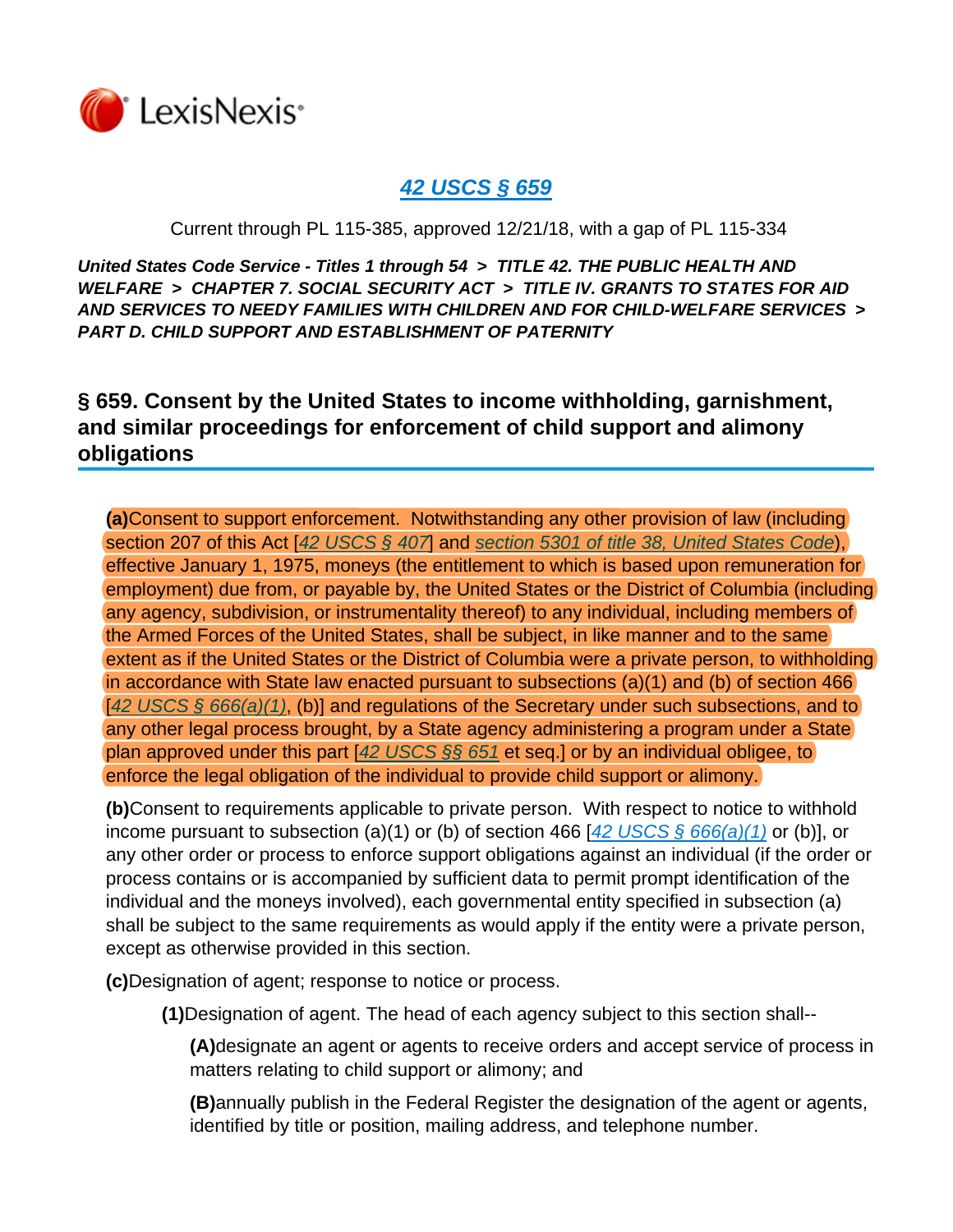**(2)**Response to notice or process. If an agent designated pursuant to paragraph (1) of this subsection receives notice pursuant to State procedures in effect pursuant to subsection (a)(1) or (b) of section 466  $[42 \text{ USCS }$  § 666(a)(1) or (b)], or is effectively served with any order, process, or interrogatory, with respect to an individual's child support or alimony payment obligations, the agent shall--

**(A)**as soon as possible (but not later than 15 days) thereafter, send written notice of the notice or service (together with a copy of the notice or service) to the individual at the duty station or last-known home address of the individual;

**(B)**within 30 days (or such longer period as may be prescribed by applicable State law) after receipt of a notice pursuant to such State procedures, comply with all applicable provisions of section 466 [[42 USCS § 666](https://advance.lexis.com/api/document?collection=statutes-legislation&id=urn:contentItem:4YF7-GMV1-NRF4-4313-00000-00&context=)]; and

**(C)**within 30 days (or such longer period as may be prescribed by applicable State law) after effective service of any other such order, process, or interrogatory, withhold available sums in response to the order or process, or answer the interrogatory.

**(d)**Priority of claims. If a governmental entity specified in subsection (a) receives notice or is served with process, as provided in this section, concerning amounts owed by an individual to more than 1 person--

**(1)**support collection under section 466(b) [[42 USCS § 666\(b\)](https://advance.lexis.com/api/document?collection=statutes-legislation&id=urn:contentItem:4YF7-GMV1-NRF4-4313-00000-00&context=)] must be given priority over any other process, as provided in section  $466(b)(7)$   $[42 \text{ USCS } \text{§ } 666(b)(7)]$ ;

**(2)**allocation of moneys due or payable to an individual among claimants under section 466(b)  $[42 \text{ USCS }$  § 666(b)] shall be governed by section 466(b)  $[42 \text{ USCS }$  §  $666(b)$ ] and the regulations prescribed under such section; and

**(3)**such moneys as remain after compliance with paragraphs (1) and (2) shall be available to satisfy any other such processes on a first-come, first-served basis, with any such process being satisfied out of such moneys as remain after the satisfaction of all such processes which have been previously served.

**(e)**No requirement to vary pay cycles. A governmental entity that is affected by legal process served for the enforcement of an individual's child support or alimony payment obligations shall not be required to vary its normal pay and disbursement cycle in order to comply with the legal process.

**(f)**Relief from liability.

**(1)**Neither the United States, nor the government of the District of Columbia, nor any disbursing officer shall be liable with respect to any payment made from moneys due or payable from the United States to any individual pursuant to legal process regular on its face, if the payment is made in accordance with this section and the regulations issued to carry out this section.

**(2)**No Federal employee whose duties include taking actions necessary to comply with the requirements of subsection (a) with regard to any individual shall be subject under any law to any disciplinary action or civil or criminal liability or penalty for, or on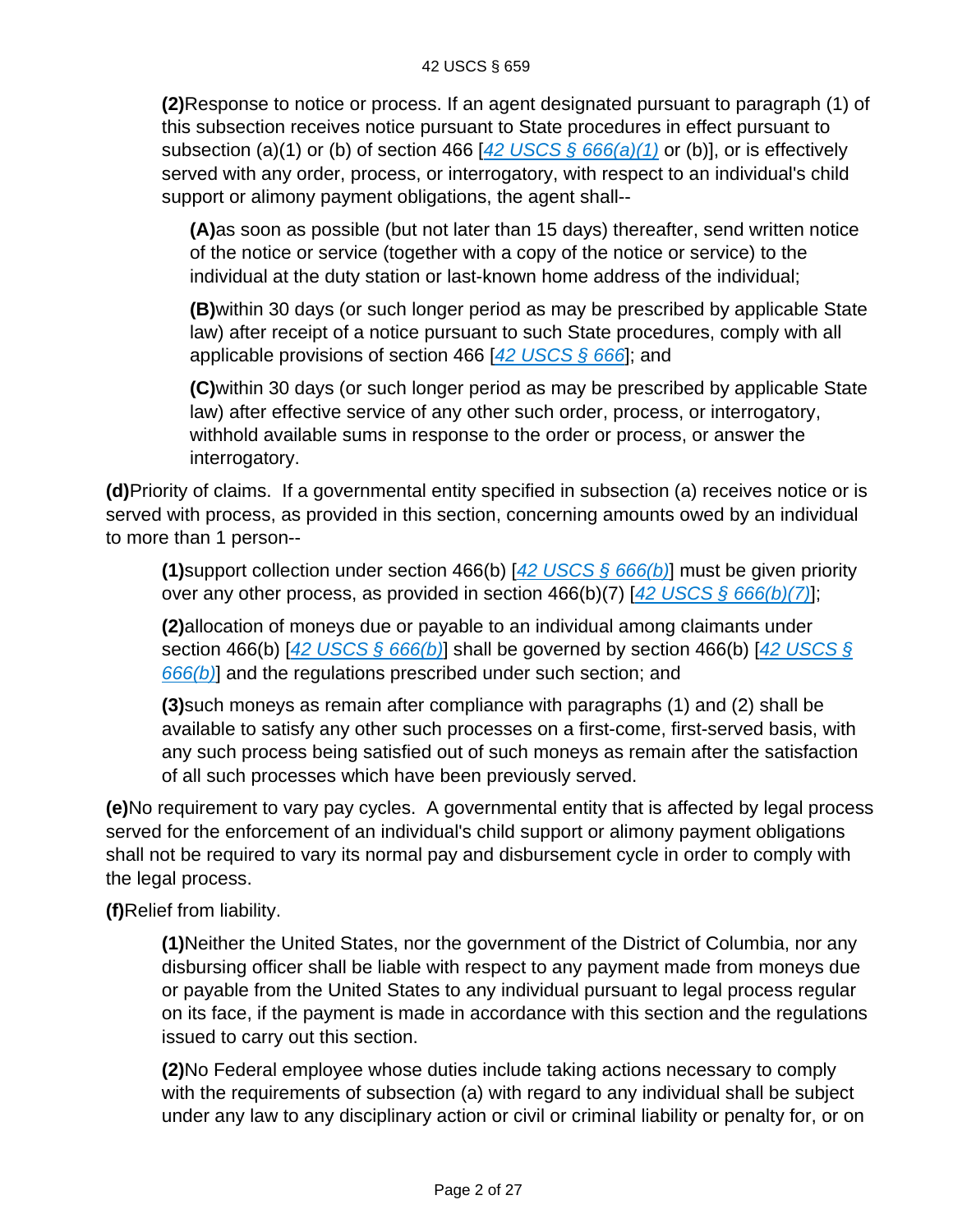account of, any disclosure of information made by the employee in connection with the carrying out of such actions.

**(g)**Regulations. Authority to promulgate regulations for the implementation of this section shall, insofar as this section applies to moneys due from (or payable by)--

**(1)**the United States (other than the legislative or judicial branches of the Federal Government) or the government of the District of Columbia, be vested in the President (or the designee of the President);

**(2)**the legislative branch of the Federal Government, be vested jointly in the President pro tempore of the Senate and the Speaker of the House of Representatives (or their designees),[;] and

**(3)**the judicial branch of the Federal Government, be vested in the Chief Justice of the United States (or the designee of the Chief Justice).

# **(h)**Moneys subject to process.

**(1)**In general. Subject to paragraph (2), moneys payable to an individual which are considered to be based upon remuneration for employment, for purposes of this section--

# **(A)**consist of--

**(i)**compensation payable for personal services of the individual, whether the compensation is denominated as wages, salary, commission, bonus, pay, allowances, or otherwise (including severance pay, sick pay, and incentive pay);

**(ii)**periodic benefits (including a periodic benefit as defined in section 228(h)(3) [42 USCS  $\S$  428(h)(3)]) or other payments--

**(I)**under the insurance system established by title II [[42 USCS §§ 401](https://advance.lexis.com/api/document?collection=statutes-legislation&id=urn:contentItem:4YF7-GHT1-NRF4-44H8-00000-00&context=) et seq.];

**(II)**under any other system or fund established by the United States which provides for the payment of pensions, retirement or retired pay, annuities, dependents' or survivors' benefits, or similar amounts payable on account of personal services performed by the individual or any other individual;

**(III)**as compensation for death under any Federal program;

**(IV)**under any Federal program established to provide "black lung" benefits; or

**(V)**by the Secretary of Veterans Affairs as compensation for a serviceconnected disability paid by the Secretary to a former member of the Armed Forces who is in receipt of retired or retainer pay if the former member has waived a portion of the retired or retainer pay in order to receive such compensation;

**(iii)**worker's compensation benefits paid or payable under Federal or State law;

**(iv)**benefits paid or payable under the Railroad Retirement System,[;] and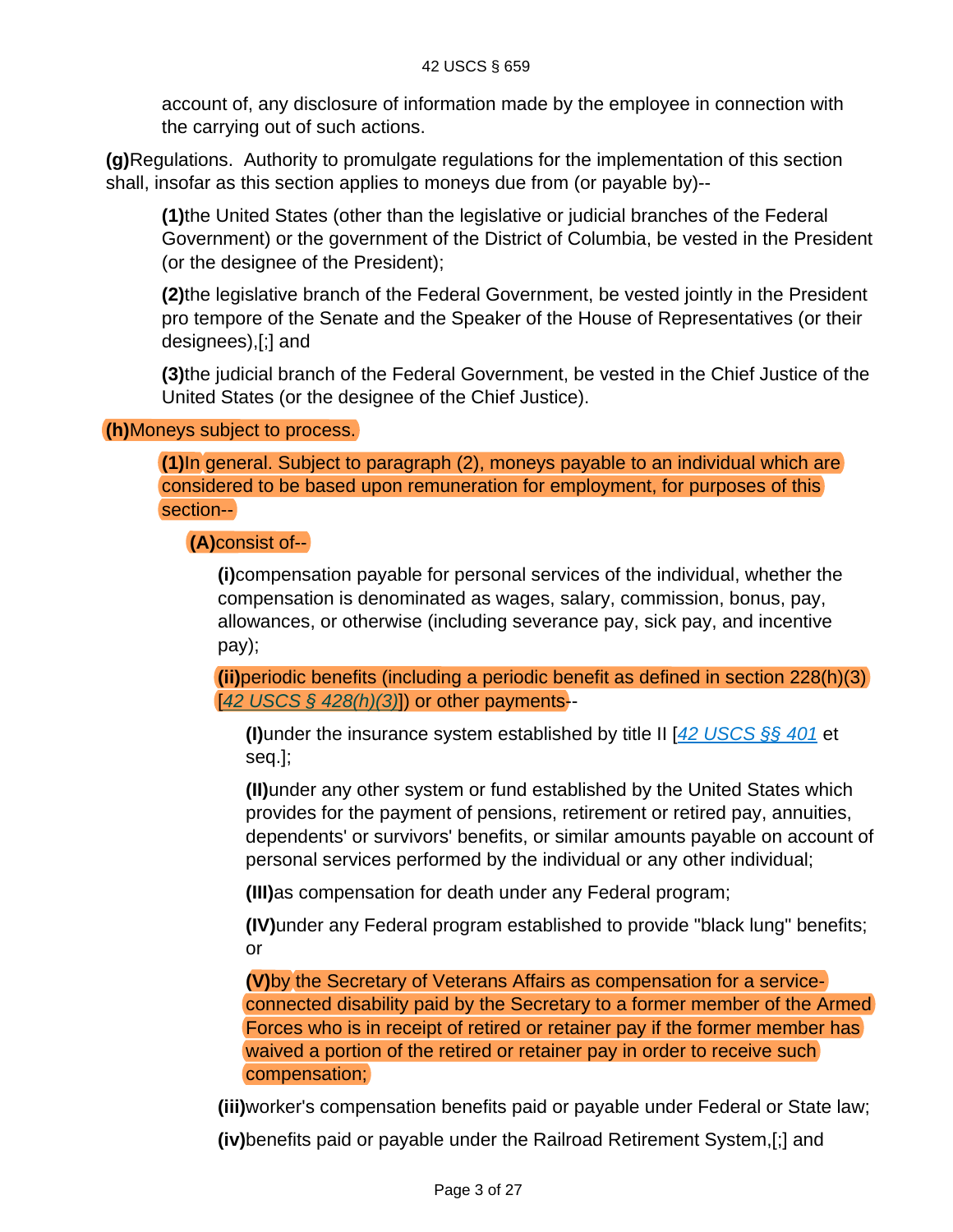**(v)**special benefits for certain World War II veterans payable under title VIII [[42](https://advance.lexis.com/api/document?collection=statutes-legislation&id=urn:contentItem:4YF7-GNF1-NRF4-43XT-00000-00&context=)  [USCS §§ 1001](https://advance.lexis.com/api/document?collection=statutes-legislation&id=urn:contentItem:4YF7-GNF1-NRF4-43XT-00000-00&context=) et seq.]; but

# **(B)**do not include any payment--

**(i)**by way of reimbursement or otherwise, to defray expenses incurred by the individual in carrying out duties associated with the employment of the individual;

**(ii)**as allowances for members of the uniformed services payable pursuant to chapter 7 of title 37, United States Code [37 USCS §§ 401 et seq.], as prescribed by the Secretaries concerned (defined by section 101(5) of such title) as necessary for the efficient performance of duty; or

**(iii)**of periodic benefits under title 38, United States Code, except as provided in subparagraph (A)(ii)(V).

**(2)**Certain amounts excluded. In determining the amount of any moneys due from, or payable by, the United States to any individual, there shall be excluded amounts which--

**(A)**are owed by the individual to the United States;

**(B)**are required by law to be, and are, deducted from the remuneration or other payment involved, including Federal employment taxes, and fines and forfeitures ordered by court-martial;

**(C)**are properly withheld for Federal, State, or local income tax purposes, if the withholding of the amounts is authorized or required by law and if amounts withheld are not greater than would be the case if the individual claimed all dependents to which he was entitled (the withholding of additional amounts pursuant to [section 3402\(i\) of the Internal Revenue Code of 1986](https://advance.lexis.com/api/document?collection=statutes-legislation&id=urn:contentItem:4YF7-GW41-NRF4-42PG-00000-00&context=) [[26 USCS §](https://advance.lexis.com/api/document?collection=statutes-legislation&id=urn:contentItem:4YF7-GW41-NRF4-42PG-00000-00&context=)   $3402(i)$ ] may be permitted only when the individual presents evidence of a tax obligation which supports the additional withholding);

**(D)**are deducted as health insurance premiums;

**(E)**are deducted as normal retirement contributions (not including amounts deducted for supplementary coverage); or

**(F)**are deducted as normal life insurance premiums from salary or other remuneration for employment (not including amounts deducted for supplementary coverage).

**(i)**Definitions. For purposes of this section--

**(1)**United States. The term "United States" includes any department, agency, or instrumentality of the legislative, judicial, or executive branch of the Federal Government, the United States Postal Service, the Postal Rate Commission [Postal Regulatory Commission], any Federal corporation created by an Act of Congress that is wholly owned by the Federal Government, and the governments of the territories and possessions of the United States.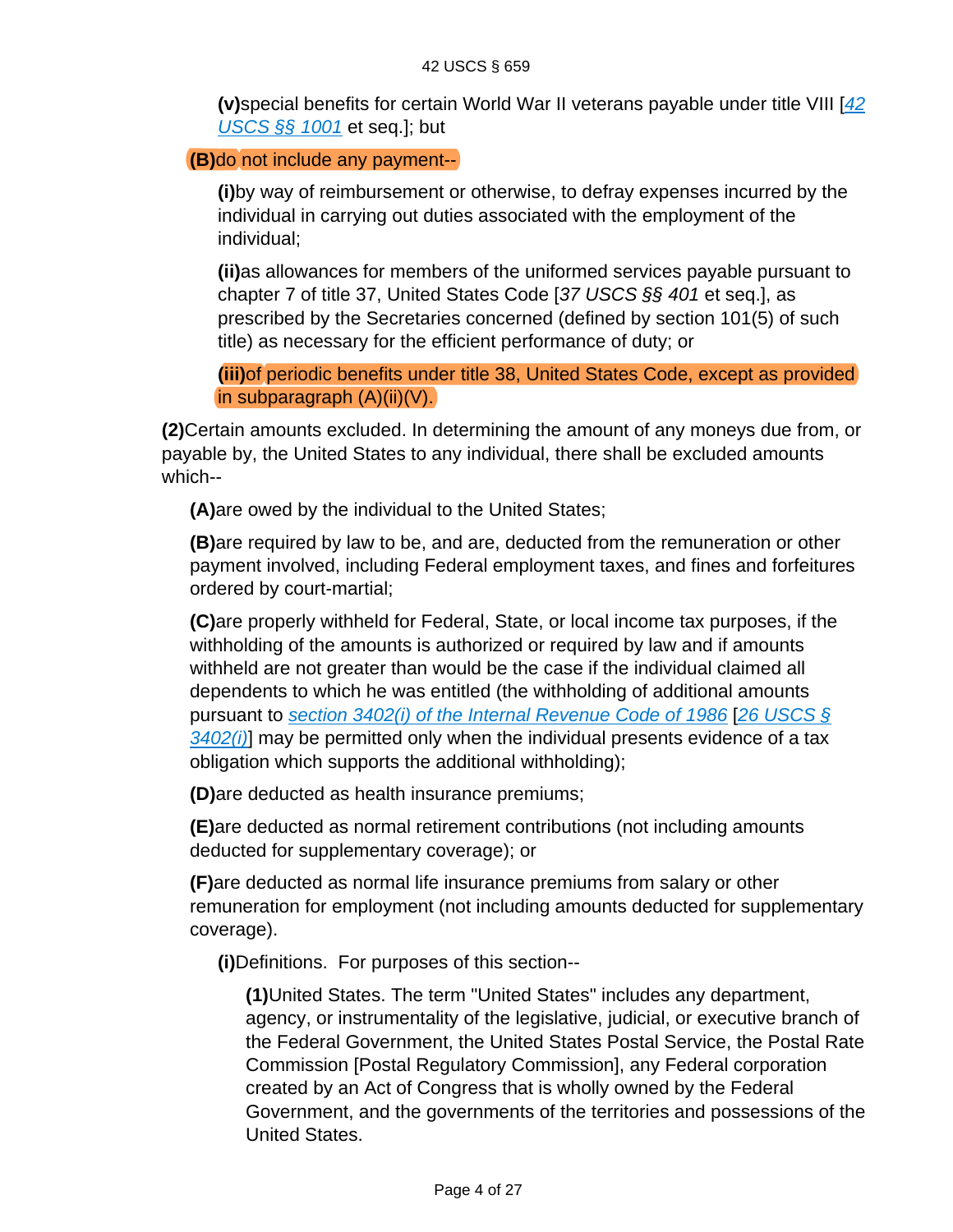#### 42 USCS § 659

**(2)**Child support. The term "child support", when used in reference to the legal obligations of an individual to provide such support, means amounts required to be paid under a judgment, decree, or order, whether temporary, final, or subject to modification, issued by a court or an administrative agency of competent jurisdiction, for the support and maintenance of a child, including a child who has attained the age of majority under the law of the issuing State, or a child and the parent with whom the child is living, which provides for monetary support, health care, arrearages or reimbursement, and which may include other related costs and fees, interest and penalties, income withholding, attorney's fees, and other relief.

**(3)**Alimony.

**(A)**In general. The term "alimony", when used in reference to the legal obligations of an individual to provide the same, means periodic payments of funds for the support and maintenance of the spouse (or former spouse) of the individual, and (subject to and in accordance with State law) includes separate maintenance, alimony pendente lite, maintenance, and spousal support, and includes attorney's fees, interest, and court costs when and to the extent that the same are expressly made recoverable as such pursuant to a decree, order, or judgment issued in accordance with applicable State law by a court of competent jurisdiction.

**(B)**Exceptions. Such term does not include--

**(i)**any child support; or

**(ii)**any payment or transfer of property or its value by an individual to the spouse or a former spouse of the individual in compliance with any community property settlement, equitable distribution of property, or other division of property between spouses or former spouses.

**(4)**Private person. The term "private person" means a person who does not have sovereign or other special immunity or privilege which causes the person not to be subject to legal process.

**(5)**Legal process. The term "legal process" means any writ, order, summons, or other similar process in the nature of garnishment--

**(A)**which is issued by--

**(i)**a court or an administrative agency of competent jurisdiction in any State, territory, or possession of the United States;

**(ii)**a court or an administrative agency of competent jurisdiction in any foreign country with which the United States has entered into an agreement which requires the United States to honor the process; or

**(iii)**an authorized official pursuant to an order of such a court or an administrative agency of competent jurisdiction or pursuant to State or local law; and